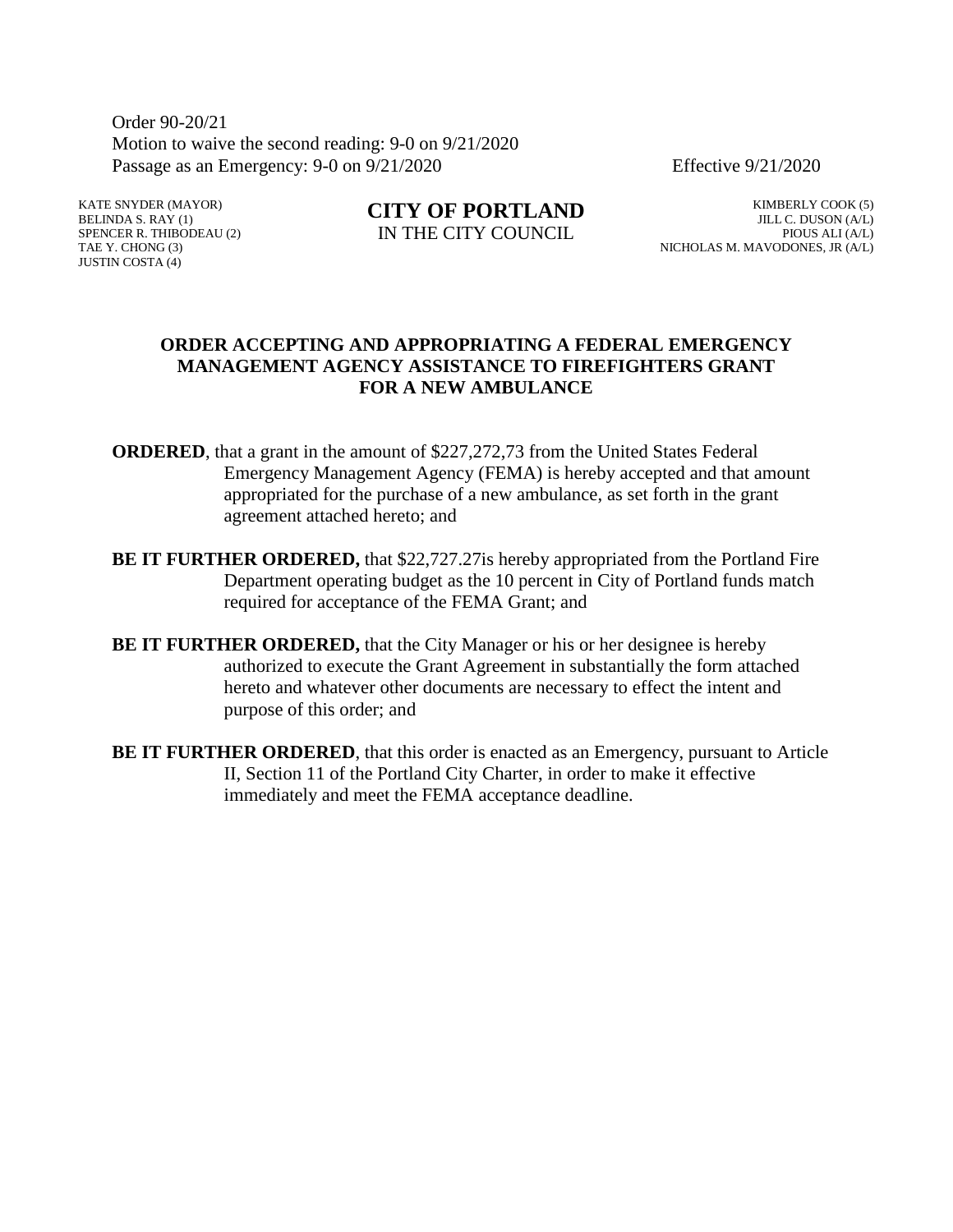## **Award Letter**

U.S. Department of Homeland Security Washington, D.C. 20472



Benjamin Bettez PORTLAND, CITY OF 389 CONGRESS STREET PORTLAND, ME 04101

EMW-2019-FG-02893

Dear Benjamin Bettez,

Congratulations on behalf of the Department of Homeland Security. Your application submitted for the Fiscal Year (FY) 2019 Assistance to Firefighters Grant (AFG) Grant funding opportunity has been approved in the amount of \$227,272.73 in Federal funding. As a condition of this grant, you are required to contribute non-Federal funds equal to or greater than 10.0% of the Federal funds awarded, or \$22,727.27 for a total approved budget of \$250,000.00. Please see the FY 2019 AFG Notice of Funding Opportunity for information on how to meet this cost share requirement.

Before you request and receive any of the Federal funds awarded to you, you must establish acceptance of the award through the FEMA Grants Outcomes (FEMA GO) system. By accepting this award, you acknowledge that the terms of the following documents are incorporated into the terms of your award:

- Summary Award Memo included in this document
- Agreement Articles included in this document
- Obligating Document included in this document
- 2019 AFG Notice of Funding Opportunity (NOFO) incorporated by reference

Please make sure you read, understand, and maintain a copy of these documents in your official file for this award.

Sincerely,

 $\diagup$   $\diagdown$ 

Christopher Logan Acting Assistant Administrator Grant Programs Directorate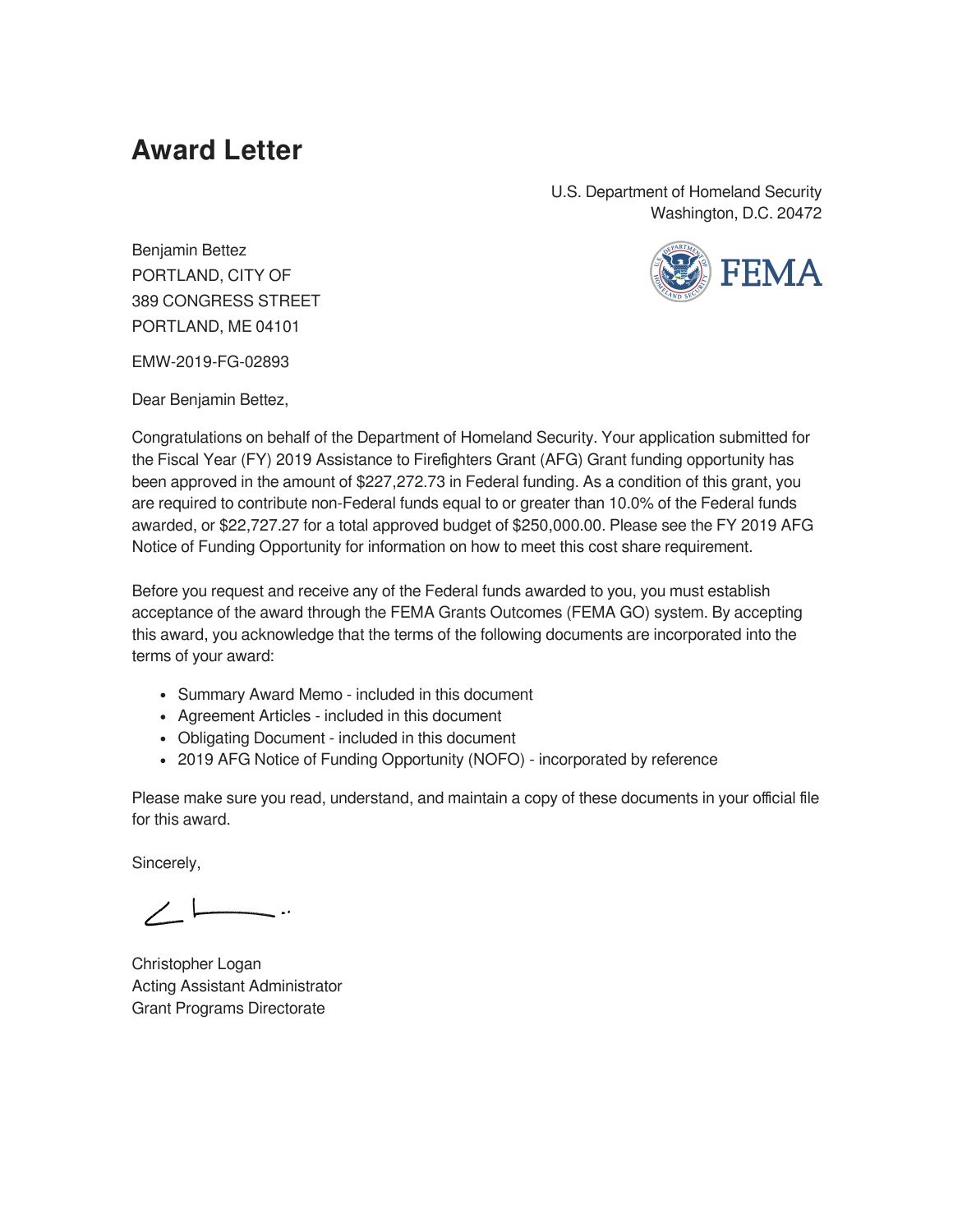## **Summary Award Memo**

**Program:** Fiscal Year 2019 Assistance to Firefighters Grant **Recipient:** PORTLAND, CITY OF **DUNS number:** 071747802 **Award number:** EMW-2019-FG-02893

### **Summary description of award**

The purpose of the Assistance to Firefighters Grant program is to protect the health and safety of the public and firefighting personnel against fire and fire-related hazards. After careful consideration, FEMA has determined that the recipient`s project or projects submitted as part of the recipient`s application and detailed in the project narrative as well as the request details section of the application - including budget information - was consistent with the Assistance to Firefighters Grant Program`s purpose and was worthy of award.

Except as otherwise approved as noted in this award, the information you provided in your application for FY2019 Assistance to Firefighters Grants funding is incorporated into the terms and conditions of this award. This includes any documents submitted as part of the application.

### **Amount awarded**

The amount of the award is detailed in the attached Obligating Document for Award.

The following are the budgeted estimates for object classes for this award (including Federal share plus your cost share, if applicable):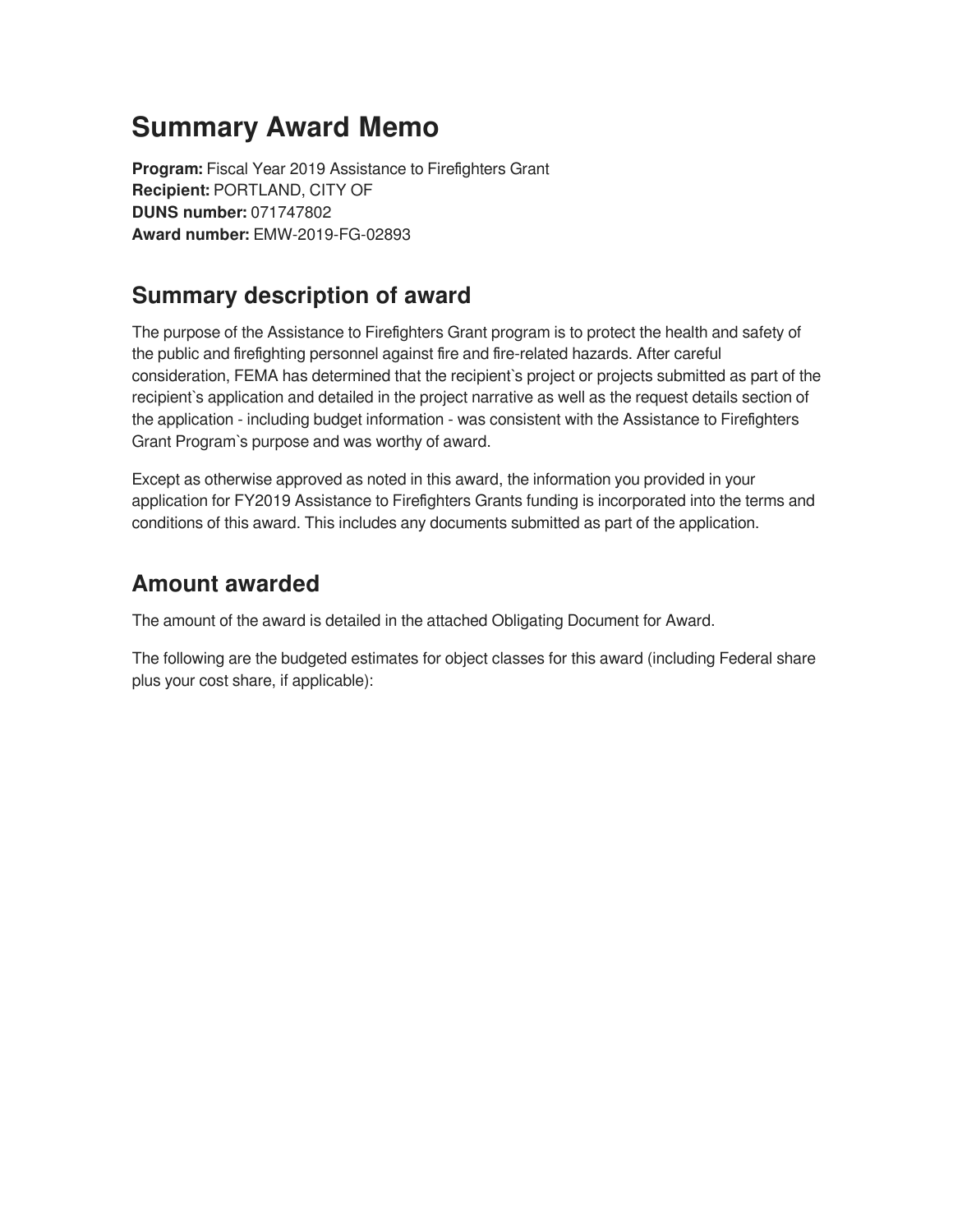| <b>Object Class</b> | <b>Total</b> |
|---------------------|--------------|
| Personnel           | \$0.00       |
| Fringe benefits     | \$0.00       |
| <b>Travel</b>       | \$0.00       |
| Equipment           | \$250,000.00 |
| Supplies            | \$0.00       |
| Contractual         | \$0.00       |
| Construction        | \$0.00       |
| Other               | \$0.00       |
| Indirect charges    | \$0.00       |
| Federal             | \$227,272.73 |
| Non-federal         | \$22,727.27  |
| Total               | \$250,000.00 |
| Program Income      | \$0.00       |

## **Approved scope of work**

After review of your application, FEMA has approved the below scope of work. Justifications are provided for any differences between the scope of work in the original application and the approved scope of work under this award. You must submit scope or budget revision requests for FEMA`s prior approval, via an amendment request, as appropriate per 2 C.F.R. § 200.308 and the FY2019 AFG NOFO.

#### **Approved request details:**

## **Vehicle acquisition**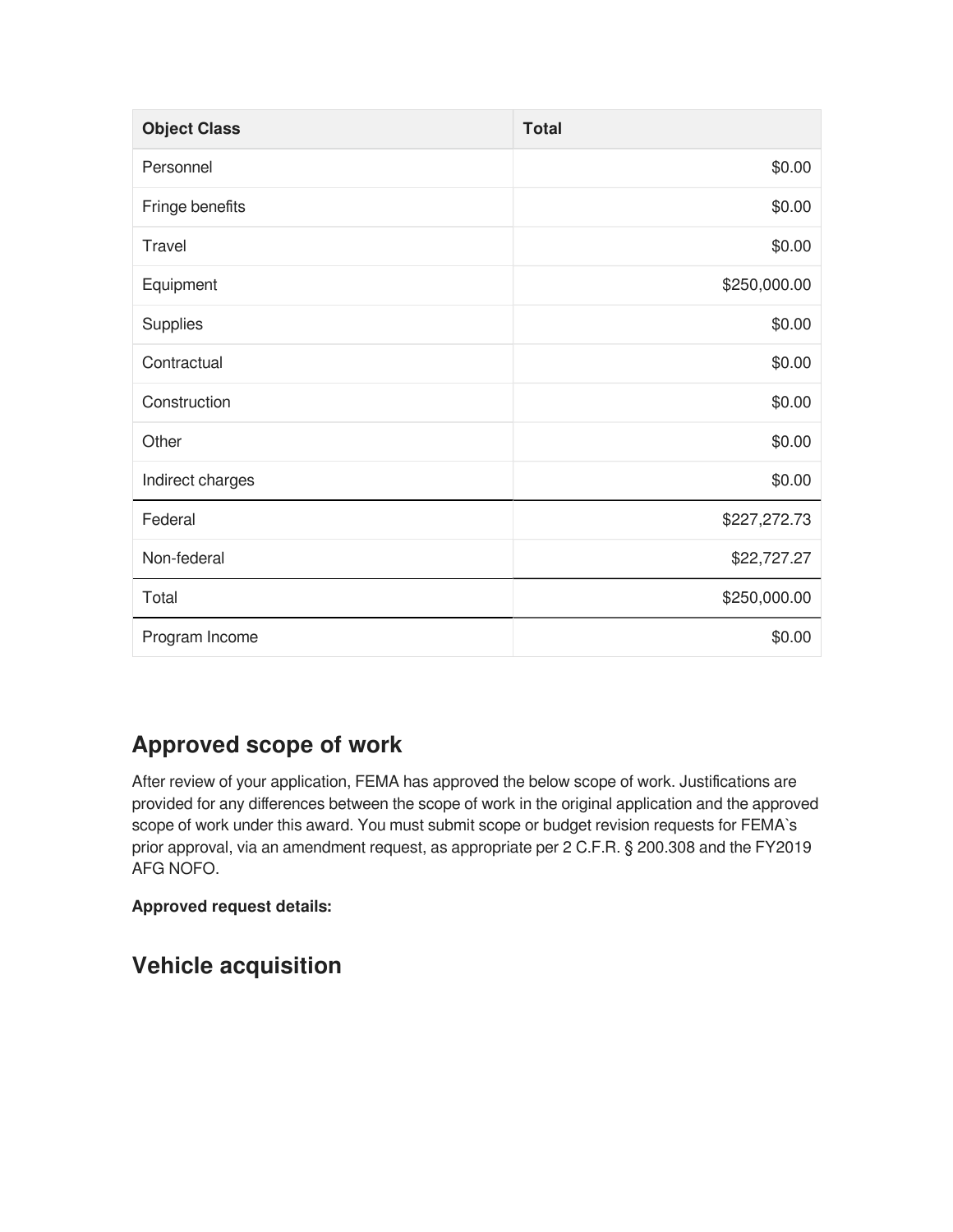### **Ambulance**

#### **DESCRIPTION**

4WD ambulance (City does not currently have any 4WD in fleet) to replace a 2015 front line ambulance which currently averages 10 emergency calls per day. This would be our first ambulance with an all vinyl cab for ease of cleaning and decontamination.

|        | <b>QUANTITY</b> | UNIT PRICE   | <b>TOTAL</b> | <b>BUDGET</b><br><b>CLASS</b> |
|--------|-----------------|--------------|--------------|-------------------------------|
| Cost 1 |                 | \$250,000.00 | \$250,000.00 | Equipment                     |

CHANGE FROM APPLICATION

**Price** from **\$290,000.00** to **\$250,000.00 Budget class** from **Other** to **Equipment**

#### **JUSTIFICATION**

This reduction is because the cost you requested for ambulance exceeds the average price range calculated from market research and prior awards for the same item. Budget class changed to equipment.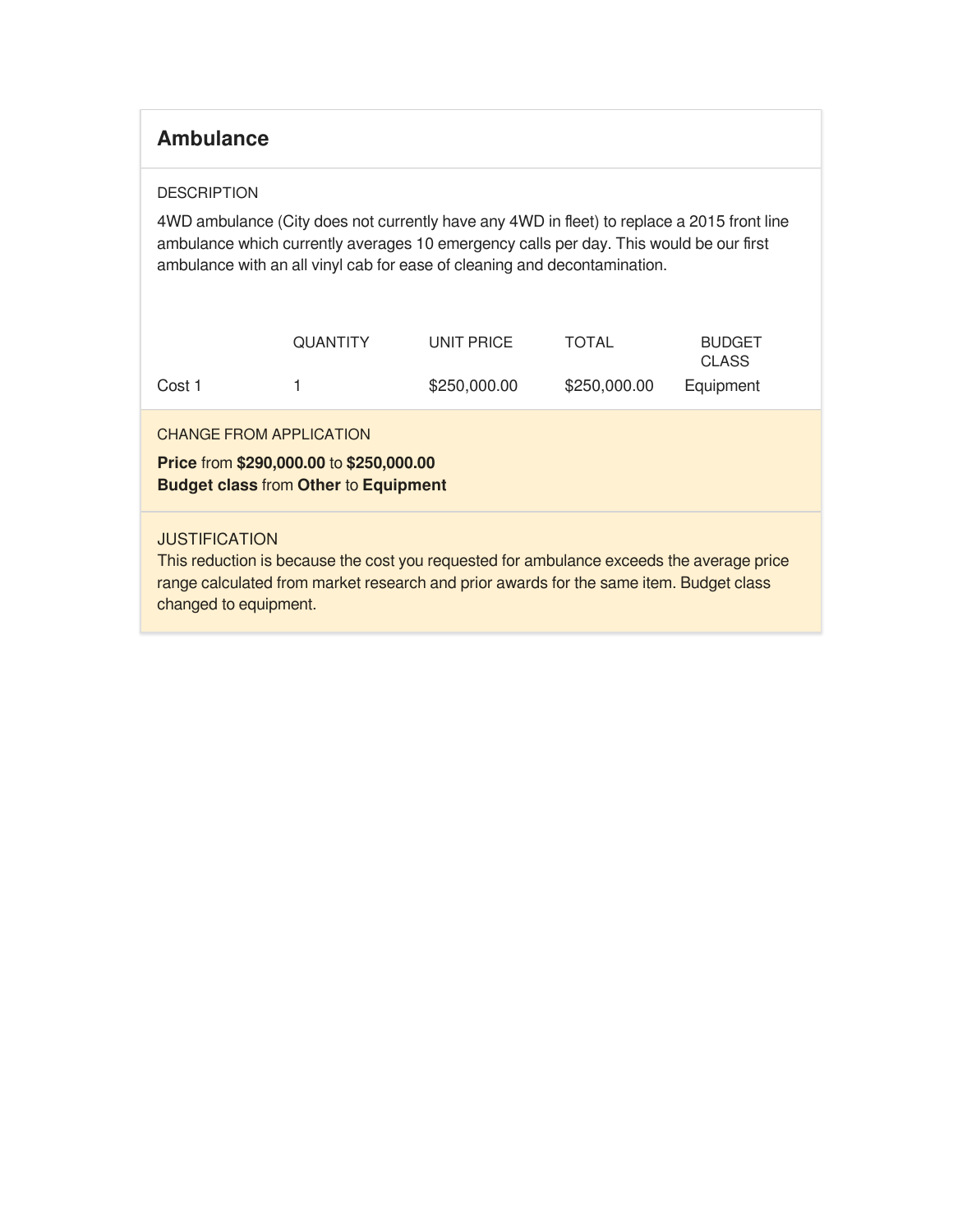# **Agreement Articles**

**Program:** Fiscal Year 2019 Assistance to Firefighters Grant **Recipient:** PORTLAND, CITY OF **DUNS number:** 071747802 **Award number:** EMW-2019-FG-02893

## **Table of contents**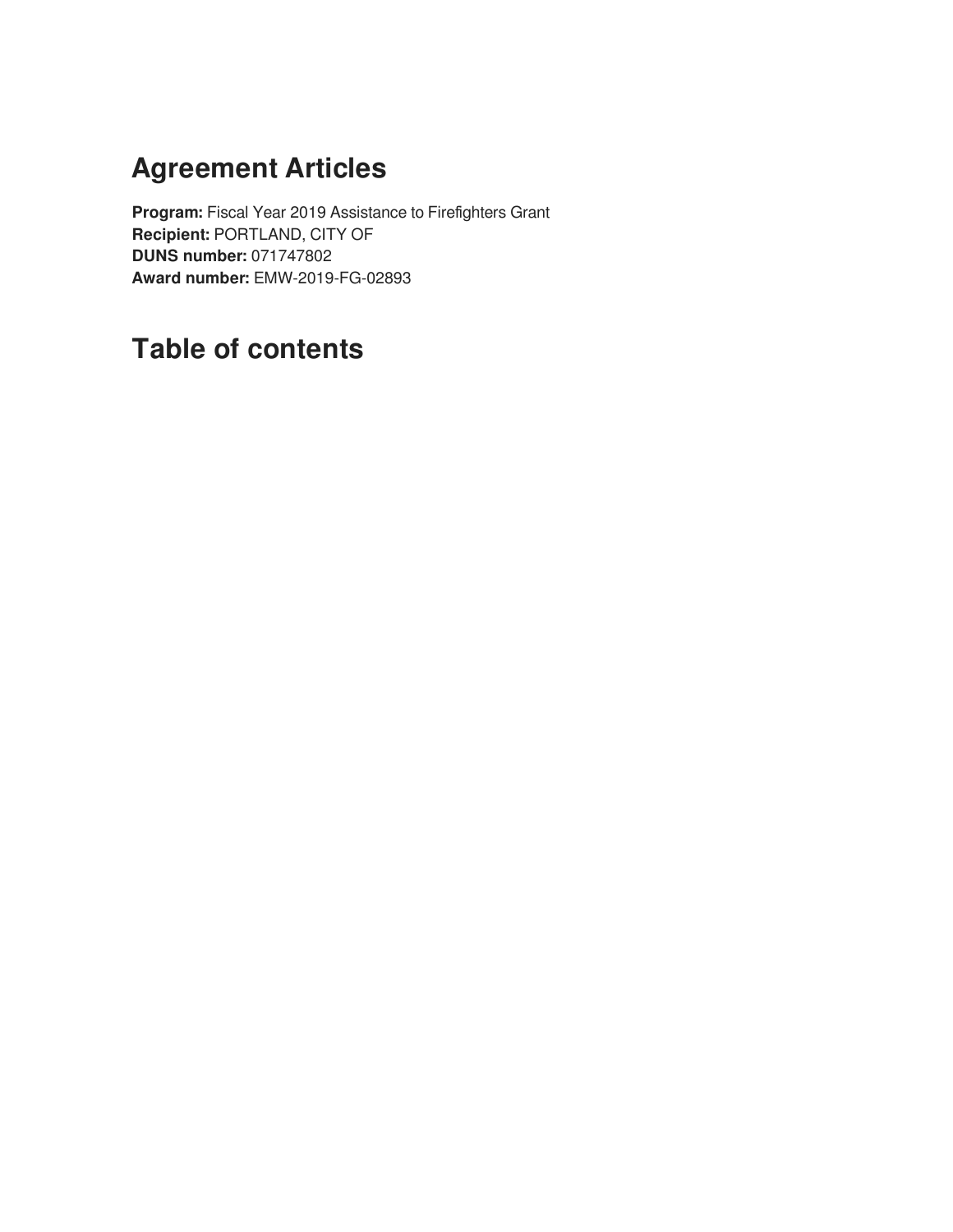**Article Assurances, Administrative Requirements, Cost Principles, Representations 1 and Certifications Article DHS Specific Acknowledgements and Assurances 2 Article Acknowledgement of Federal Funding from DHS 3 Article Activities Conducted Abroad 4 Article Age Discrimination Act of 1975 5 Article Americans with Disabilities Act of 1990 6 Article Best Practices for Collection and Use of Personally Identifiable Information (PII) 7 Article Civil Rights Act of 1964 – Title VI 8 Article Civil Rights Act of 1968 9 Article Copyright 10 Article Debarment and Suspension 11 Article Drug-Free Workplace Regulations 12 Article Duplication of Benefits 13 Article Education Amendments of 1972 (Equal Opportunity in Education Act) – Title IX 14 Article Energy Policy and Conservation Act 15 Article False Claims Act and Program Fraud Civil Remedies 16 Article Federal Debt Status 17 Article Federal Leadership on Reducing Text Messaging while Driving 18 Article Fly America Act of 1974 19 Article Hotel and Motel Fire Safety Act of 1990 20 Article Limited English Proficiency (Civil Rights Act of 1964, Title VI) 21 Article Lobbying Prohibitions 22 Article National Environmental Policy Act 23 Article Nondiscrimination in Matters Pertaining to Faith-Based Organizations24**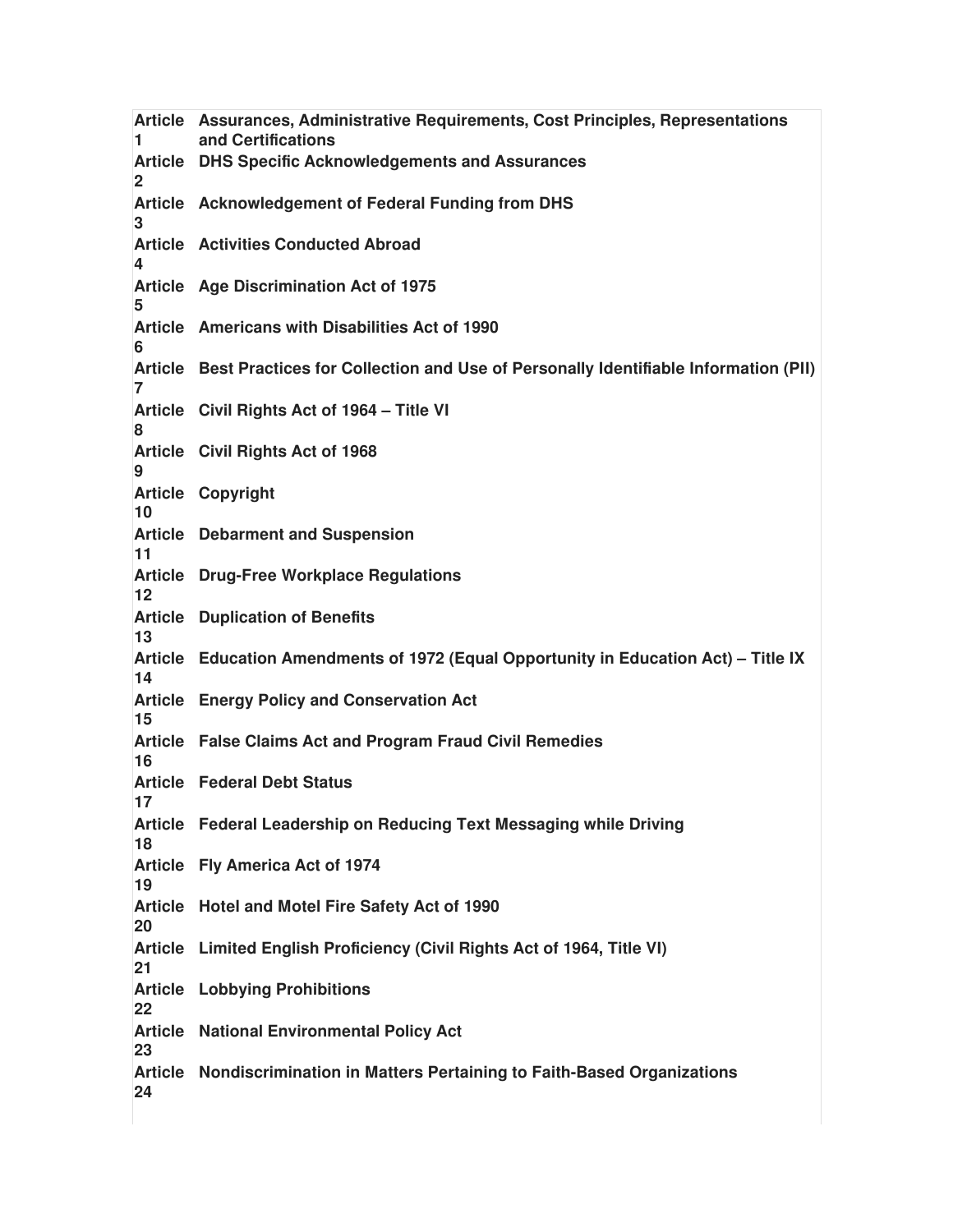| 25 | <b>Article Non-supplanting Requirement</b>                                  |
|----|-----------------------------------------------------------------------------|
| 26 | <b>Article Notice of Funding Opportunity Requirements</b>                   |
| 27 | <b>Article</b> Patents and Intellectual Property Rights                     |
| 28 | <b>Article</b> Procurement of Recovered Materials                           |
| 29 | Article Rehabilitation Act of 1973                                          |
| 30 | Article Reporting of Matters Related to Recipient Integrity and Performance |
| 31 | <b>Article Reporting Subawards and Executive Compensation</b>               |
| 32 | <b>Article SAFECOM</b>                                                      |
| 33 | <b>Article Terrorist Financing</b>                                          |
| 34 | Article Trafficking Victims Protection Act of 2000 (TVPA)                   |
| 35 | Article Universal Identifier and System of Award Management (SAM)           |
| 36 | Article USA Patriot Act of 2001                                             |
| 37 | Article Use of DHS Seal, Logo and Flags                                     |
| 38 | <b>Article Whistleblower Protection Act</b>                                 |
| 39 | <b>Article Acceptance of Post Award Changes</b>                             |
| 40 | Article Prior Approval for Modification of Approved Budget                  |
| 41 | Article Disposition of Equipment Acquired Under the Federal Award           |
| 42 | <b>Article</b> Environmental Planning and Historic Preservation             |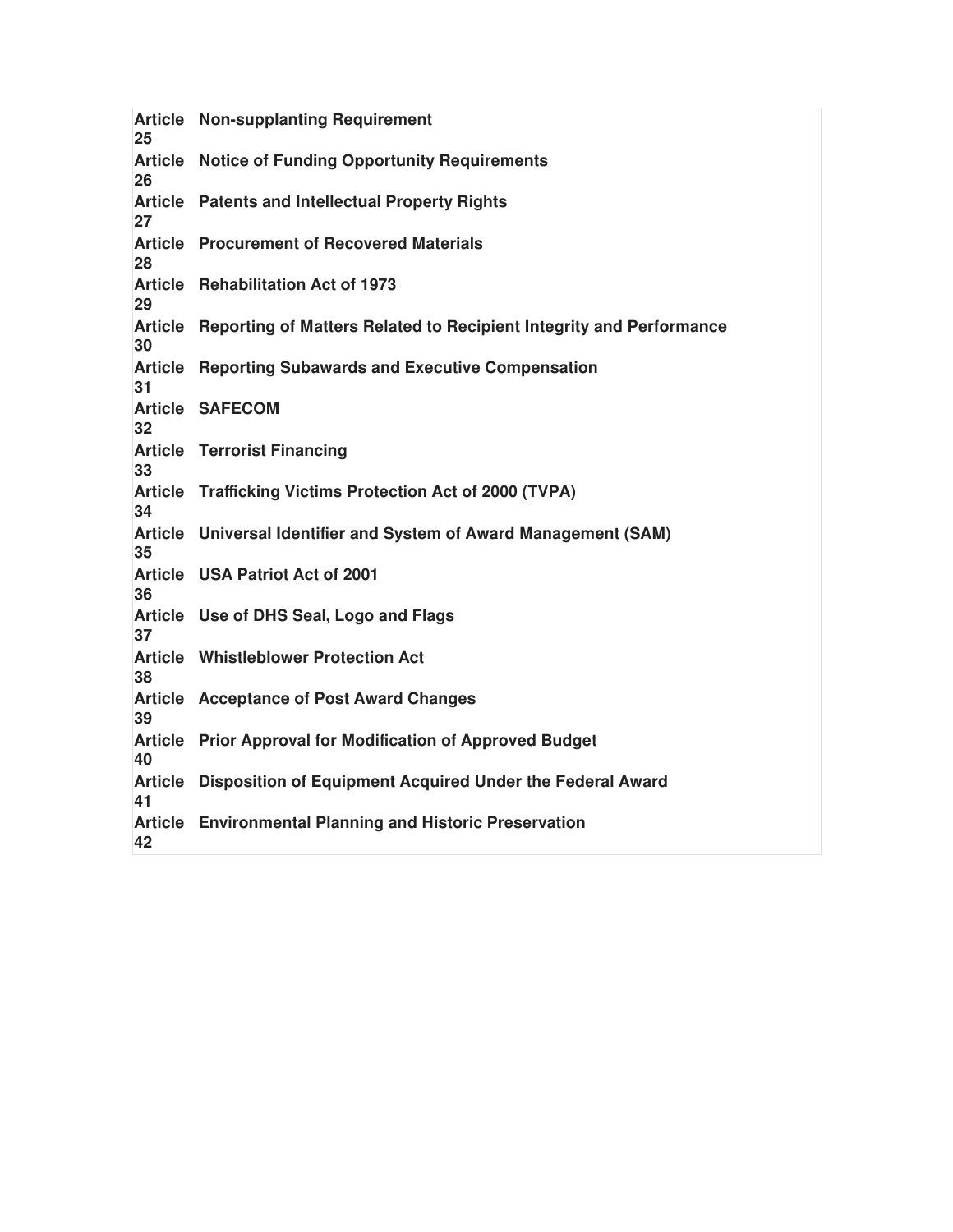#### **Article 1 Assurances, Administrative Requirements, Cost Principles, Representations and Certifications**

DHS financial assistance recipients must complete either the Office of Management and Budget (OMB) Standard Form 424B Assurances – Non-Construction Programs, or OMB Standard Form 424D Assurances – Construction Programs, as applicable. Certain assurances in these documents may not be applicable to your program, and the DHS financial assistance office (DHS FAO) may require applicants to certify additional assurances. Applicants are required to fill out the assurances applicable to their program as instructed by the awarding agency. Please contact the DHS FAO if you have any questions. DHS financial assistance recipients are required to follow the applicable provisions of the Uniform Administrative Requirements, Cost Principles, and Audit Requirements for Federal Awards located at Title 2, Code of Federal Regulations (C.F.R.) Part 200, and adopted by DHS at 2 C.F.R. Part 3002.

#### **Article 2 DHS Specific Acknowledgements and Assurances**

All recipients, subrecipients, successors, transferees, and assignees must acknowledge and agree to comply with applicable provisions governing DHS access to records, accounts, documents, information, facilities, and staff. 1. Recipients must cooperate with any compliance reviews or compliance investigations conducted by DHS. 2. Recipients must give DHS access to, and the right to examine and copy, records, accounts, and other documents and sources of information related to the federal financial assistance award and permit access to facilities, personnel, and other individuals and information as may be necessary, as required by DHS regulations and other applicable laws or program guidance. 3. Recipients must submit timely, complete, and accurate reports to the appropriate DHS officials and maintain appropriate backup documentation to support the reports. 4. Recipients must comply with all other special reporting, data collection, and evaluation requirements, as prescribed by law or detailed in program guidance. 5. Recipients of federal financial assistance from DHS must complete the DHS Civil Rights Evaluation Tool within thirty (30) days of receipt of the Notice of Award or, for State Administering Agencies, thirty (30) days from receipt of the DHS Civil Rights Evaluation Tool from DHS or its awarding component agency. Recipients are required to provide this information once every two (2) years, not every time an award is made. After the initial submission for the first award under which this term applies, recipients are only required to submit updates every two years, not every time a grant is awarded. Recipients should submit the completed tool, including supporting materials to CivilRightsEvaluation@hq.dhs.gov. This tool clarifies the civil rights obligations and related reporting requirements contained in the DHS Standard Terms and Conditions. Subrecipients are not required to complete and submit this tool to DHS. The evaluation tool can be found at https://www.dhs.gov/publication/dhs-civil-rights-evaluation-tool. 6. The DHS Office for Civil Rights and Civil Liberties will consider, in its discretion, granting an extension if the recipient identifies steps and a timeline for completing the tool. Recipients should request extensions by emailing the request to CivilRightsEvaluation@hq.dhs.gov prior to expiration of the 30-day deadline.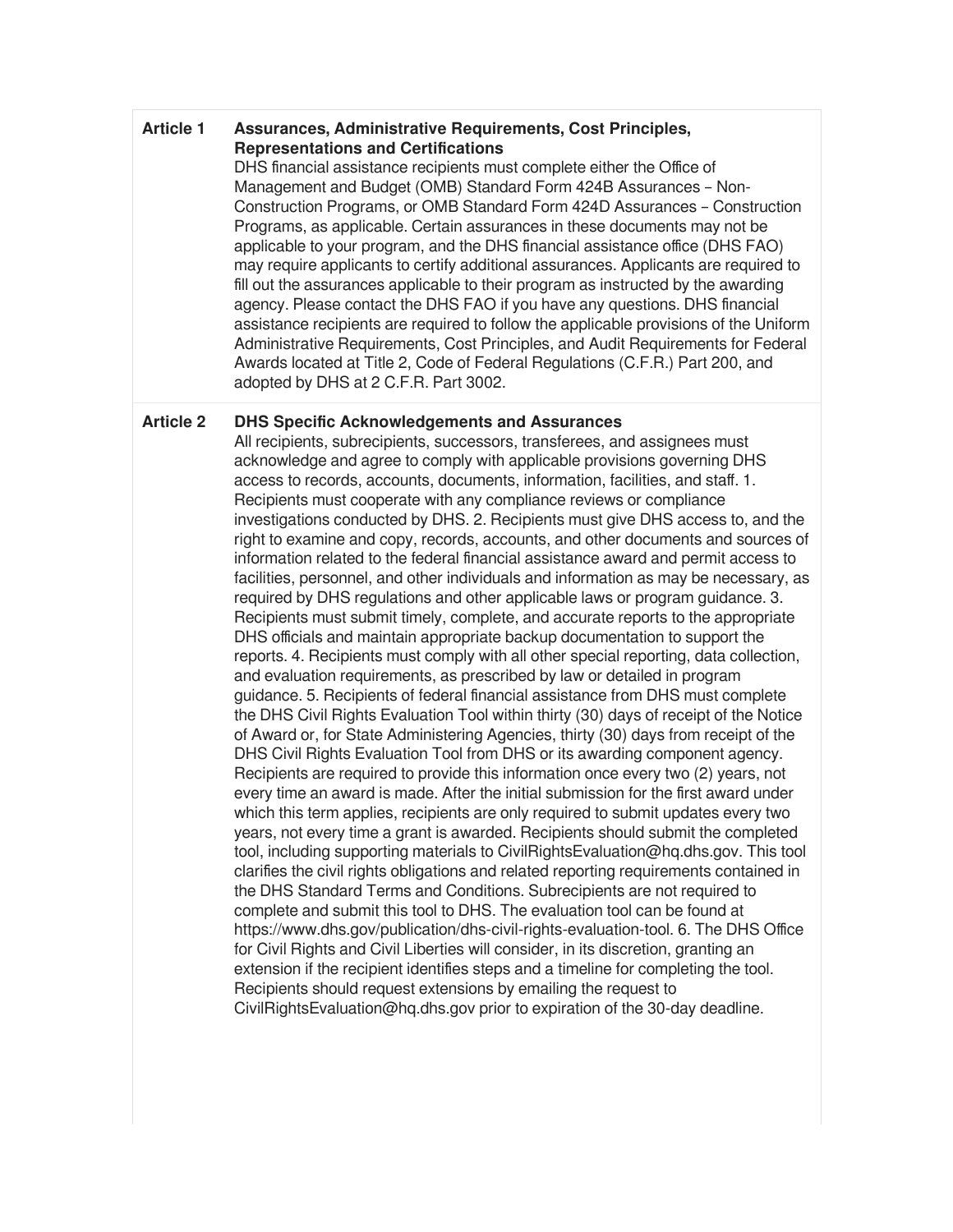| <b>Article 3</b> | <b>Acknowledgement of Federal Funding from DHS</b><br>Recipients must acknowledge their use of federal funding when issuing<br>statements, press releases, requests for proposal, bid invitations, and other<br>documents describing projects or programs funded in whole or in part with federal<br>funds.                                                                                                                                                                                                                                                                                                                                                   |
|------------------|---------------------------------------------------------------------------------------------------------------------------------------------------------------------------------------------------------------------------------------------------------------------------------------------------------------------------------------------------------------------------------------------------------------------------------------------------------------------------------------------------------------------------------------------------------------------------------------------------------------------------------------------------------------|
| <b>Article 4</b> | <b>Activities Conducted Abroad</b><br>Recipients must ensure that project activities carried on outside the United States<br>are coordinated as necessary with appropriate government authorities and that<br>appropriate licenses, permits, or approvals are obtained.                                                                                                                                                                                                                                                                                                                                                                                       |
| <b>Article 5</b> | <b>Age Discrimination Act of 1975</b><br>Recipients must comply with the requirements of the Age Discrimination Act of<br>1975, Pub. L. No. 94-135 (1975) (codified as amended at Title 42, U.S. Code, §<br>6101 et seq.), which prohibits discrimination on the basis of age in any program or<br>activity receiving federal financial assistance.                                                                                                                                                                                                                                                                                                           |
| <b>Article 6</b> | <b>Americans with Disabilities Act of 1990</b><br>Recipients must comply with the requirements of Titles I, II, and III of the<br>Americans with Disabilities Act, Pub. L. No. 101-336 (1990) (codified as amended<br>at 42 U.S.C. §§ 12101-12213), which prohibits recipients from discriminating on<br>the basis of disability in the operation of public entities, public and private<br>transportation systems, places of public accommodation, and certain testing<br>entities.                                                                                                                                                                          |
|                  |                                                                                                                                                                                                                                                                                                                                                                                                                                                                                                                                                                                                                                                               |
| <b>Article 7</b> | Best Practices for Collection and Use of Personally Identifiable<br><b>Information (PII)</b><br>Recipients who collect PII are required to have a publicly available privacy policy<br>that describes standards on the usage and maintenance of the PII they collect.<br>DHS defines personally identifiable information (PII) as any information that permits<br>the identity of an individual to be directly or indirectly inferred, including any<br>information that is linked or linkable to that individual. Recipients may also find the<br>DHS Privacy Impact Assessments: Privacy Guidance and Privacy Template as<br>useful resources respectively. |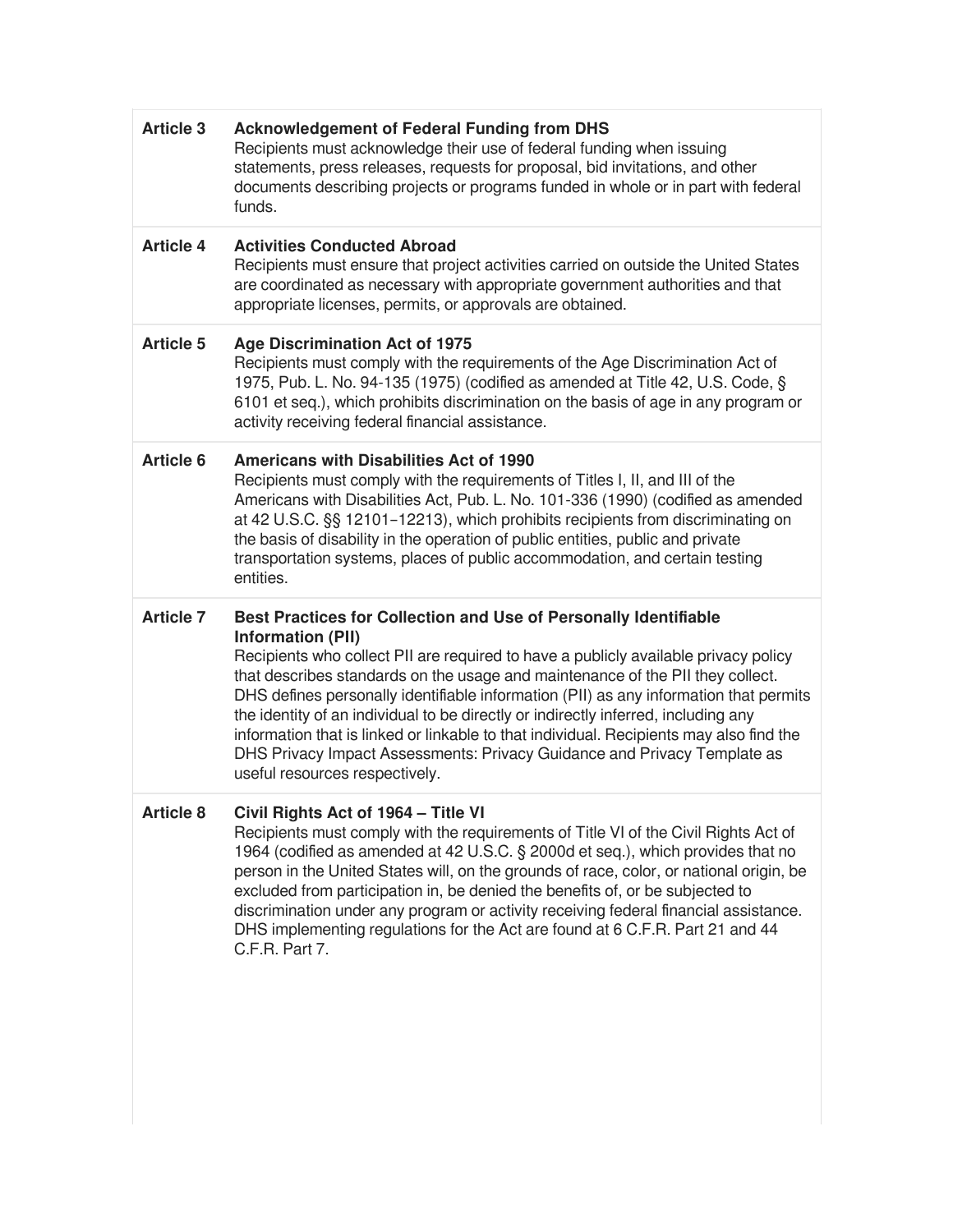| <b>Article 9</b>  | <b>Civil Rights Act of 1968</b><br>Recipients must comply with Title VIII of the Civil Rights Act of 1968, Pub. L. No.<br>90-284, as amended through Pub. L. 113-4, which prohibits recipients from<br>discriminating in the sale, rental, financing, and advertising of dwellings, or in the<br>provision of services in connection therewith, on the basis of race, color, national<br>origin, religion, disability, familial status, and sex (see 42 U.S.C. § 3601 et seq.), as<br>implemented by the U.S. Department of Housing and Urban Development at 24<br>C.F.R. Part 100. The prohibition on disability discrimination includes the<br>requirement that new multifamily housing with four or more dwelling units-i.e., the<br>public and common use areas and individual apartment units (all units in buildings<br>with elevators and ground-floor units in buildings without elevators)-be designed<br>and constructed with certain accessible features. (See 24 C.F.R. Part 100, Subpart<br>D.) |
|-------------------|--------------------------------------------------------------------------------------------------------------------------------------------------------------------------------------------------------------------------------------------------------------------------------------------------------------------------------------------------------------------------------------------------------------------------------------------------------------------------------------------------------------------------------------------------------------------------------------------------------------------------------------------------------------------------------------------------------------------------------------------------------------------------------------------------------------------------------------------------------------------------------------------------------------------------------------------------------------------------------------------------------------|
| <b>Article 10</b> | Copyright<br>Recipients must affix the applicable copyright notices of 17 U.S.C. §§ 401 or 402<br>and an acknowledgement of U.S. Government sponsorship (including the award<br>number) to any work first produced under federal financial assistance awards.                                                                                                                                                                                                                                                                                                                                                                                                                                                                                                                                                                                                                                                                                                                                                |
| <b>Article 11</b> | <b>Debarment and Suspension</b><br>Recipients are subject to the non-procurement debarment and suspension<br>regulations implementing Executive Orders (E.O.) 12549 and 12689, which are at<br>2 C.F.R. Part 180 as adopted by DHS at 2 C.F.R. Part 3000. These regulations<br>restrict federal financial assistance awards, subawards, and contracts with certain<br>parties that are debarred, suspended, or otherwise excluded from or ineligible for<br>participation in federal assistance programs or activities.                                                                                                                                                                                                                                                                                                                                                                                                                                                                                      |
| <b>Article 12</b> | <b>Drug-Free Workplace Regulations</b><br>Recipients must comply with drug-free workplace requirements in Subpart B (or<br>Subpart C, if the recipient is an individual) of 2 C.F.R. Part 3001, which adopts the<br>Government-wide implementation (2 C.F.R. Part 182) of Sec. 5152-5158 of the<br>Drug-Free Workplace Act of 1988 (41 U.S.C. §§ 8101-8106).                                                                                                                                                                                                                                                                                                                                                                                                                                                                                                                                                                                                                                                 |
| <b>Article 13</b> | <b>Duplication of Benefits</b><br>Any cost allocable to a particular federal financial assistance award provided for in<br>2 C.F.R. Part 200, Subpart E may not be charged to other federal financial<br>assistance awards to overcome fund deficiencies; to avoid restrictions imposed by<br>federal statutes, regulations, or federal financial assistance award terms and<br>conditions; or for other reasons. However, these prohibitions would not preclude<br>recipients from shifting costs that are allowable under two or more awards in<br>accordance with existing federal statutes, regulations, or the federal financial<br>assistance award terms and conditions.                                                                                                                                                                                                                                                                                                                              |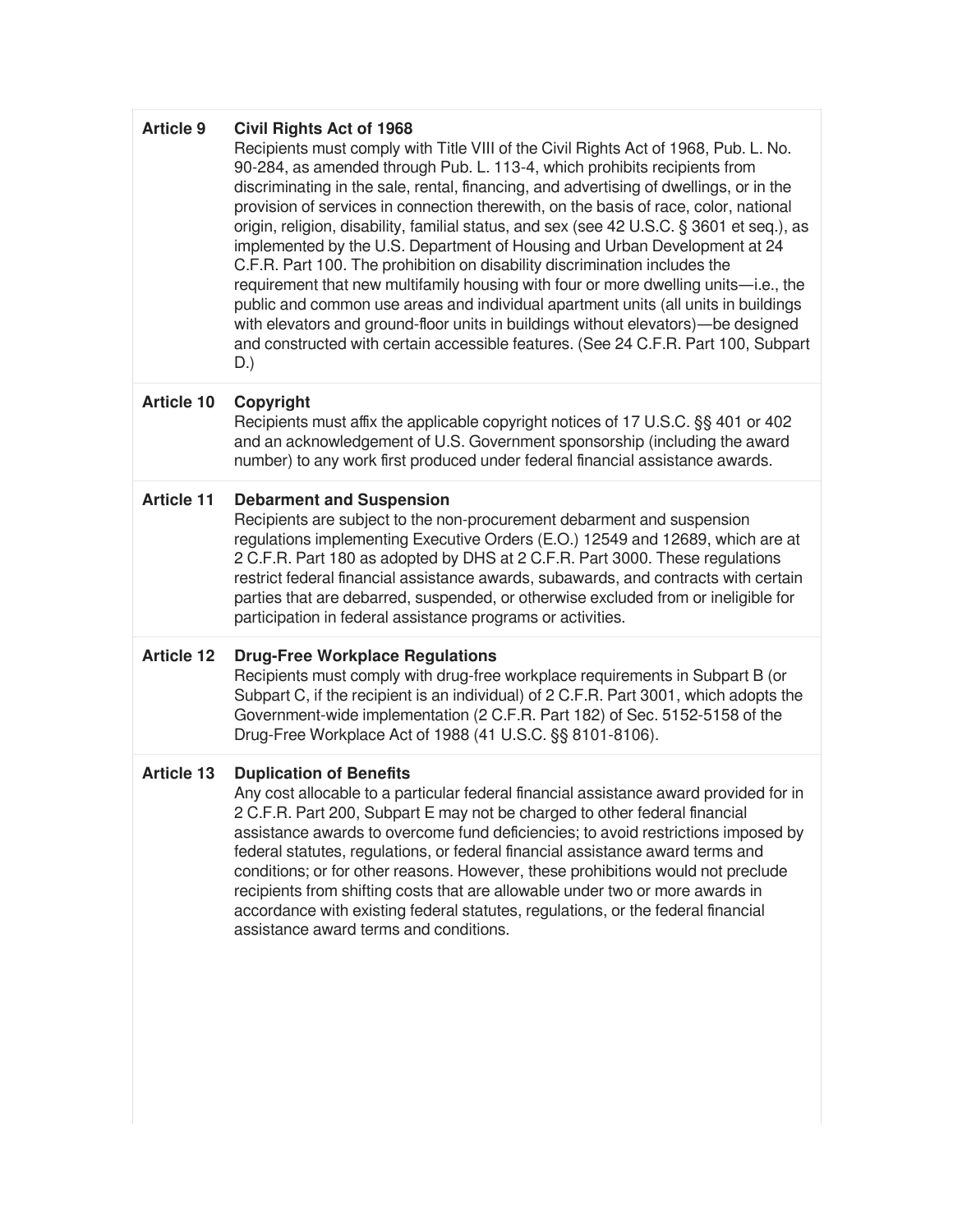| <b>Article 14</b> | Education Amendments of 1972 (Equal Opportunity in Education Act) -<br><b>Title IX</b><br>Recipients must comply with the requirements of Title IX of the Education<br>Amendments of 1972, Pub. L. No. 92-318 (1972) (codified as amended at 20<br>U.S.C. § 1681 et seq.), which provide that no person in the United States will, on<br>the basis of sex, be excluded from participation in, be denied the benefits of, or be<br>subjected to discrimination under any educational program or activity receiving<br>federal financial assistance. DHS implementing regulations are codified at 6 C.F.R.<br>Part 17 and 44 C.F.R. Part 19. |
|-------------------|--------------------------------------------------------------------------------------------------------------------------------------------------------------------------------------------------------------------------------------------------------------------------------------------------------------------------------------------------------------------------------------------------------------------------------------------------------------------------------------------------------------------------------------------------------------------------------------------------------------------------------------------|
| Article 15        | <b>Energy Policy and Conservation Act</b><br>Recipients must comply with the requirements of the Energy Policy and<br>Conservation Act, Pub. L. No. 94- 163 (1975) (codified as amended at 42 U.S.C. §<br>6201 et seq.), which contain policies relating to energy efficiency that are defined in<br>the state energy conservation plan issued in compliance with this Act.                                                                                                                                                                                                                                                                |
| <b>Article 16</b> | <b>False Claims Act and Program Fraud Civil Remedies</b><br>Recipients must comply with the requirements of the False Claims Act, 31 U.S.C.<br>§§ 3729-3733, which prohibits the submission of false or fraudulent claims for<br>payment to the federal government. (See 31 U.S.C. §§ 3801-3812, which details<br>the administrative remedies for false claims and statements made.)                                                                                                                                                                                                                                                       |
| <b>Article 17</b> | <b>Federal Debt Status</b><br>All recipients are required to be non-delinquent in their repayment of any federal<br>debt. Examples of relevant debt include delinquent payroll and other taxes, audit<br>disallowances, and benefit overpayments. (See OMB Circular A-129.)                                                                                                                                                                                                                                                                                                                                                                |
| <b>Article 18</b> | <b>Federal Leadership on Reducing Text Messaging while Driving</b><br>Recipients are encouraged to adopt and enforce policies that ban text messaging<br>while driving as described in E.O. 13513, including conducting initiatives described<br>in Section 3(a) of the Order when on official government business or when<br>performing any work for or on behalf of the federal government.                                                                                                                                                                                                                                              |
| <b>Article 19</b> | Fly America Act of 1974<br>Recipients must comply with Preference for U.S. Flag Air Carriers (air carriers<br>holding certificates under 49 U.S.C. § 41102) for international air transportation of<br>people and property to the extent that such service is available, in accordance with<br>the International Air Transportation Fair Competitive Practices Act of 1974, 49<br>U.S.C. § 40118, and the interpretative guidelines issued by the Comptroller<br>General of the United States in the March 31, 1981, amendment to Comptroller<br>General Decision B-138942.                                                                |
| <b>Article 20</b> | Hotel and Motel Fire Safety Act of 1990<br>In accordance with Section 6 of the Hotel and Motel Fire Safety Act of 1990, 15<br>U.S.C. § 2225a, recipients must ensure that all conference, meeting, convention, or<br>training space funded in whole or in part with federal funds complies with the fire<br>prevention and control guidelines of the Federal Fire Prevention and Control Act of<br>1974, (codified as amended at 15 U.S.C. § 2225.)                                                                                                                                                                                        |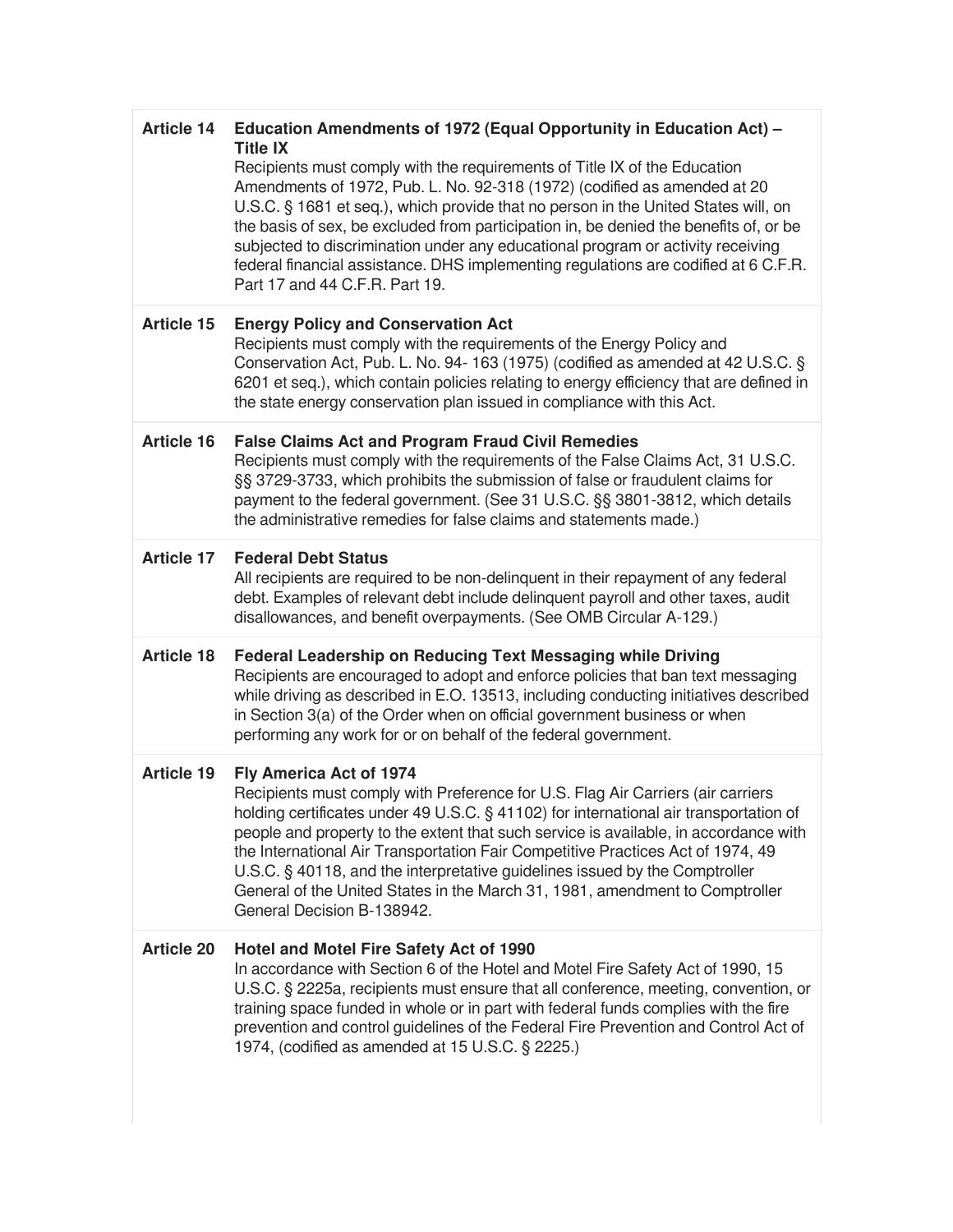| <b>Article 21</b> | Limited English Proficiency (Civil Rights Act of 1964, Title VI)<br>Recipients must comply with Title VI of the Civil Rights Act of 1964, (42 U.S.C. §<br>2000d et seq.) prohibition against discrimination on the basis of national origin,<br>which requires that recipients of federal financial assistance take reasonable steps<br>to provide meaningful access to persons with limited English proficiency (LEP) to<br>their programs and services. For additional assistance and information regarding<br>language access obligations, please refer to the DHS Recipient Guidance:<br>https://www.dhs.gov/guidance- published-help-department- supported-<br>organizations-provide-meaningful-access-people-limited and additional resources<br>on http://www.lep.gov. |
|-------------------|-------------------------------------------------------------------------------------------------------------------------------------------------------------------------------------------------------------------------------------------------------------------------------------------------------------------------------------------------------------------------------------------------------------------------------------------------------------------------------------------------------------------------------------------------------------------------------------------------------------------------------------------------------------------------------------------------------------------------------------------------------------------------------|
| <b>Article 22</b> | <b>Lobbying Prohibitions</b><br>Recipients must comply with 31 U.S.C. § 1352, which provides that none of the<br>funds provided under a federal financial assistance award may be expended by the<br>recipient to pay any person to influence, or attempt to influence an officer or<br>employee of any agency, a Member of Congress, an officer or employee of<br>Congress, or an employee of a Member of Congress in connection with any federal<br>action related to a federal award or contract, including any extension, continuation,<br>renewal, amendment, or modification.                                                                                                                                                                                           |
| <b>Article 23</b> | <b>National Environmental Policy Act</b><br>Recipients must comply with the requirements of the National Environmental Policy<br>Act of 1969 (NEPA), Pub. L. No. 91-190 (1970) (codified as amended at 42 U.S.C.<br>§ 4321 et seq.) and the Council on Environmental Quality (CEQ) Regulations for<br>Implementing the Procedural Provisions of NEPA, which require recipients to use<br>all practicable means within their authority, and consistent with other essential<br>considerations of national policy, to create and maintain conditions under which<br>people and nature can exist in productive harmony and fulfill the social, economic,<br>and other needs of present and future generations of Americans.                                                      |
| <b>Article 24</b> | Nondiscrimination in Matters Pertaining to Faith-Based Organizations<br>It is DHS policy to ensure the equal treatment of faith-based organizations in social<br>service programs administered or supported by DHS or its component agencies,<br>enabling those organizations to participate in providing important social services to<br>beneficiaries. Recipients must comply with the equal treatment policies and<br>requirements contained in 6 C.F.R. Part 19 and other applicable statues,<br>regulations, and guidance governing the participations of faith-based organizations<br>in individual DHS programs.                                                                                                                                                       |
| <b>Article 25</b> | <b>Non-supplanting Requirement</b><br>Recipients receiving federal financial assistance awards made under programs<br>that prohibit supplanting by law must ensure that federal funds do not replace<br>(supplant) funds that have been budgeted for the same purpose through non-<br>federal sources.                                                                                                                                                                                                                                                                                                                                                                                                                                                                        |
| <b>Article 26</b> | <b>Notice of Funding Opportunity Requirements</b><br>All the instructions, guidance, limitations, and other conditions set forth in the<br>Notice of Funding Opportunity (NOFO) for this program are incorporated here by<br>reference in the award terms and conditions. All recipients must comply with any<br>such requirements set forth in the program NOFO.                                                                                                                                                                                                                                                                                                                                                                                                             |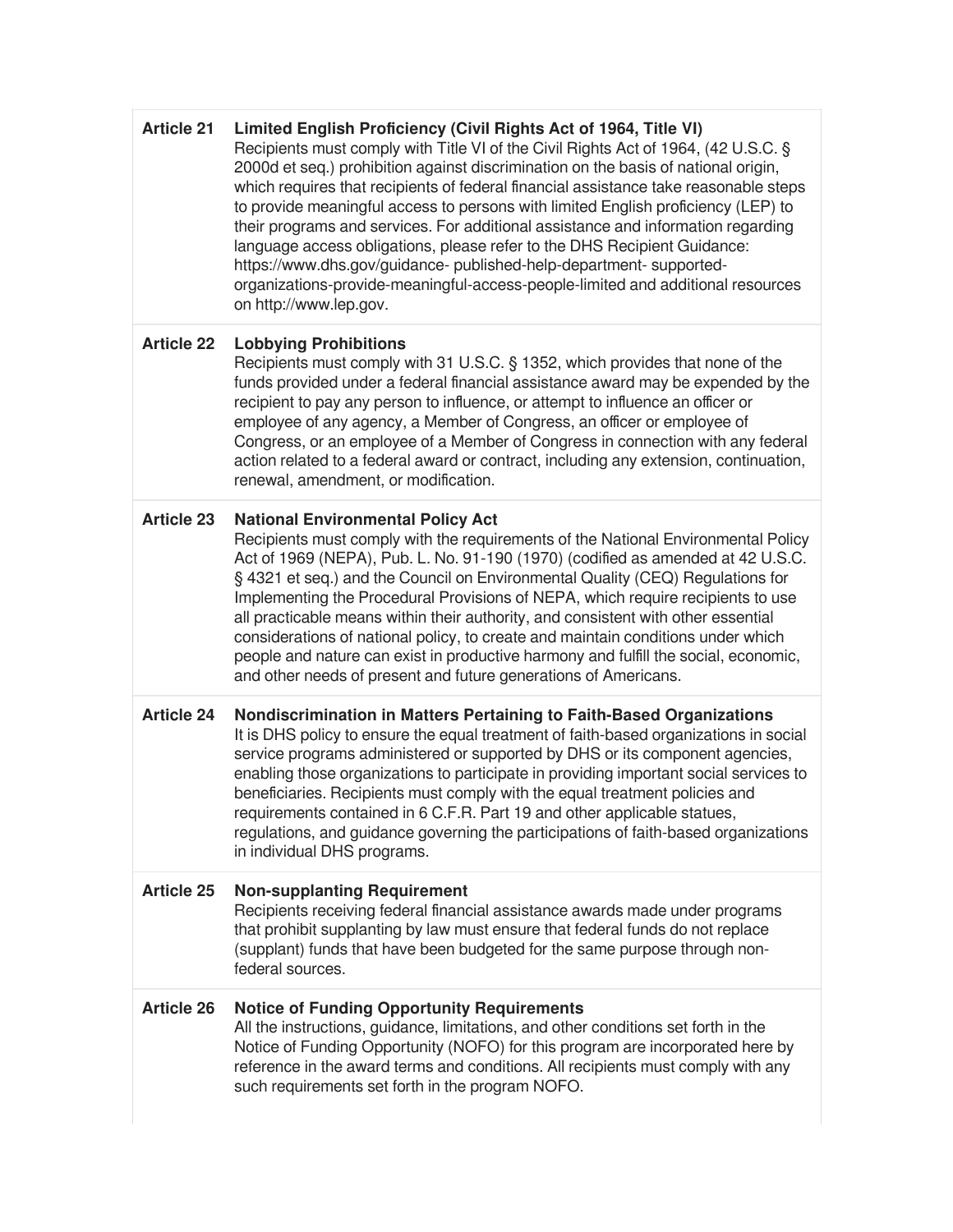| <b>Article 27</b> | <b>Patents and Intellectual Property Rights</b><br>Recipients are subject to the Bayh-Dole Act, 35 U.S.C. § 200 et seq, unless<br>otherwise provided by law. Recipients are subject to the specific requirements<br>governing the development, reporting, and disposition of rights to inventions and<br>patents resulting from federal financial assistance awards located at 37 C.F.R. Part<br>401 and the standard patent rights clause located at 37 C.F.R. § 401.14.                                                                                                                                                                    |
|-------------------|----------------------------------------------------------------------------------------------------------------------------------------------------------------------------------------------------------------------------------------------------------------------------------------------------------------------------------------------------------------------------------------------------------------------------------------------------------------------------------------------------------------------------------------------------------------------------------------------------------------------------------------------|
| <b>Article 28</b> | <b>Procurement of Recovered Materials</b><br>States, political subdivisions of states, and their contractors must comply with<br>Section 6002 of the Solid Waste Disposal Act, Pub. L. No. 89-272 (1965), (codified<br>as amended by the Resource Conservation and Recovery Act, 42 U.S.C. § 6962.)<br>The requirements of Section 6002 include procuring only items designated in<br>guidelines of the Environmental Protection Agency (EPA) at 40 C.F.R. Part 247<br>that contain the highest percentage of recovered materials practicable, consistent<br>with maintaining a satisfactory level of competition.                           |
| <b>Article 29</b> | <b>Rehabilitation Act of 1973</b><br>Recipients must comply with the requirements of Section 504 of the Rehabilitation<br>Act of 1973, Pub. L. No. 93-112 (1973), (codified as amended at 29 U.S.C. § 794,)<br>which provides that no otherwise qualified handicapped individuals in the United<br>States will, solely by reason of the handicap, be excluded from participation in, be<br>denied the benefits of, or be subjected to discrimination under any program or<br>activity receiving federal financial assistance.                                                                                                                |
| <b>Article 30</b> | Reporting of Matters Related to Recipient Integrity and Performance<br>If the total value of any currently active grants, cooperative agreements, and<br>procurement contracts from all federal awarding agencies exceeds \$10,000,000<br>for any period of time during the period of performance of this federal award, then<br>the recipients must comply with the requirements set forth in the government-wide<br>Award Term and Condition for Recipient Integrity and Performance Matters located<br>at 2 C.F.R. Part 200, Appendix XII, the full text of which is incorporated here by<br>reference in the award terms and conditions. |
| <b>Article 31</b> | <b>Reporting Subawards and Executive Compensation</b><br>Recipients are required to comply with the requirements set forth in the<br>government-wide award term on Reporting Subawards and Executive<br>Compensation located at 2 C.F.R. Part 170, Appendix A, the full text of which is<br>incorporated here by reference in the award terms and conditions.                                                                                                                                                                                                                                                                                |
| <b>Article 32</b> | <b>SAFECOM</b><br>Recipients receiving federal financial assistance awards made under programs<br>that provide emergency communication equipment and its related activities must<br>comply with the SAFECOM Guidance for Emergency Communication Grants,<br>including provisions on technical standards that ensure and enhance interoperable<br>communications.                                                                                                                                                                                                                                                                             |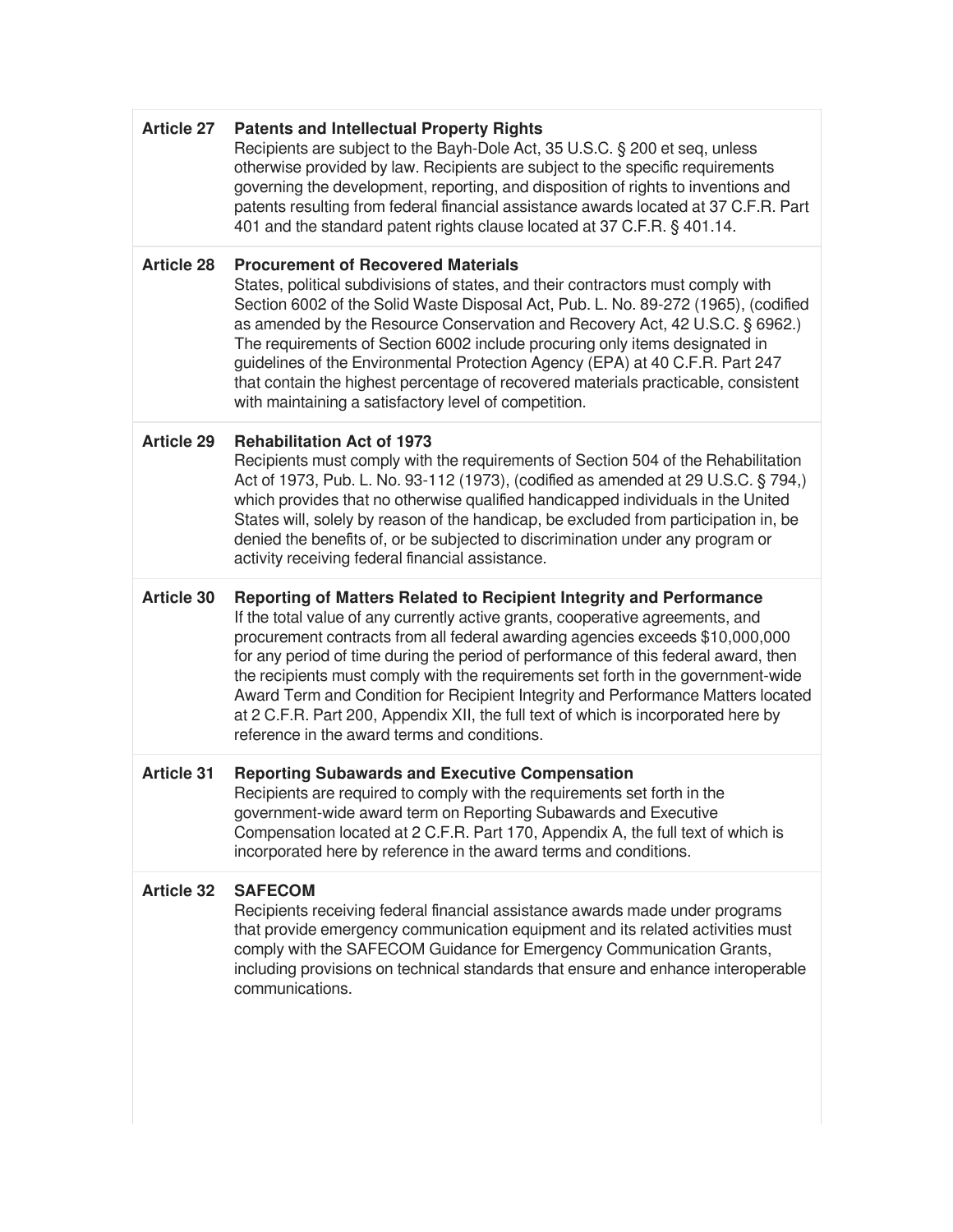| <b>Article 33</b> | <b>Terrorist Financing</b><br>Recipients must comply with E.O. 13224 and U.S. laws that prohibit transactions<br>with, and the provisions of resources and support to, individuals and organizations<br>associated with terrorism. Recipients are legally responsible to ensure compliance<br>with the Order and laws.                                                                                                                                                                                                                                |
|-------------------|-------------------------------------------------------------------------------------------------------------------------------------------------------------------------------------------------------------------------------------------------------------------------------------------------------------------------------------------------------------------------------------------------------------------------------------------------------------------------------------------------------------------------------------------------------|
| <b>Article 34</b> | <b>Trafficking Victims Protection Act of 2000 (TVPA)</b><br>Recipients must comply with the requirements of the government-wide financial<br>assistance award term which implements Section 106(g) of the Trafficking Victims<br>Protection Act of 2000 (TVPA), codified as amended at 22 U.S.C. § 7104. The<br>award term is located at 2 C.F.R. § 175.15, the full text of which is incorporated<br>here by reference.                                                                                                                              |
| <b>Article 35</b> | Universal Identifier and System of Award Management (SAM)<br>Recipients are required to comply with the requirements set forth in the<br>government-wide financial assistance award term regarding the System for Award<br>Management and Universal Identifier Requirements located at 2 C.F.R. Part 25,<br>Appendix A, the full text of which is incorporated here by reference.                                                                                                                                                                     |
| <b>Article 36</b> | <b>USA Patriot Act of 2001</b><br>Recipients must comply with requirements of Section 817 of the Uniting and<br>Strengthening America by Providing Appropriate Tools Required to Intercept and<br>Obstruct Terrorism Act of 2001 (USA PATRIOT Act), Pub. L. No. 107-56, which<br>amends 18 U.S.C. §§ 175-175c.                                                                                                                                                                                                                                        |
| <b>Article 37</b> | Use of DHS Seal, Logo and Flags<br>Recipients must obtain permission from their DHS FAO prior to using the DHS<br>seal(s), logos, crests or reproductions of flags or likenesses of DHS agency<br>officials, including use of the United States Coast Guard seal, logo, crests or<br>reproductions of flags or likenesses of Coast Guard officials.                                                                                                                                                                                                   |
| <b>Article 38</b> | <b>Whistleblower Protection Act</b><br>Recipients must comply with the statutory requirements for whistleblower<br>protections (if applicable) at 10 U.S.C § 2409, 41 U.S.C. § 4712, and 10 U.S.C. §<br>2324, 41 U.S.C. §§ 4304 and 4310.                                                                                                                                                                                                                                                                                                             |
| <b>Article 39</b> | <b>Acceptance of Post Award Changes</b><br>In the event FEMA determines that changes are necessary to the award document<br>after an award has been made, including changes to period of performance or<br>terms and conditions, recipients will be notified of the changes in writing. Once<br>notification has been made, any subsequent request for funds will indicate recipient<br>acceptance of the changes to the award. Please call the FEMA/GMD Call Center at<br>(866) 927-5646 or via e-mail to ASK-GMD@dhs.gov if you have any questions. |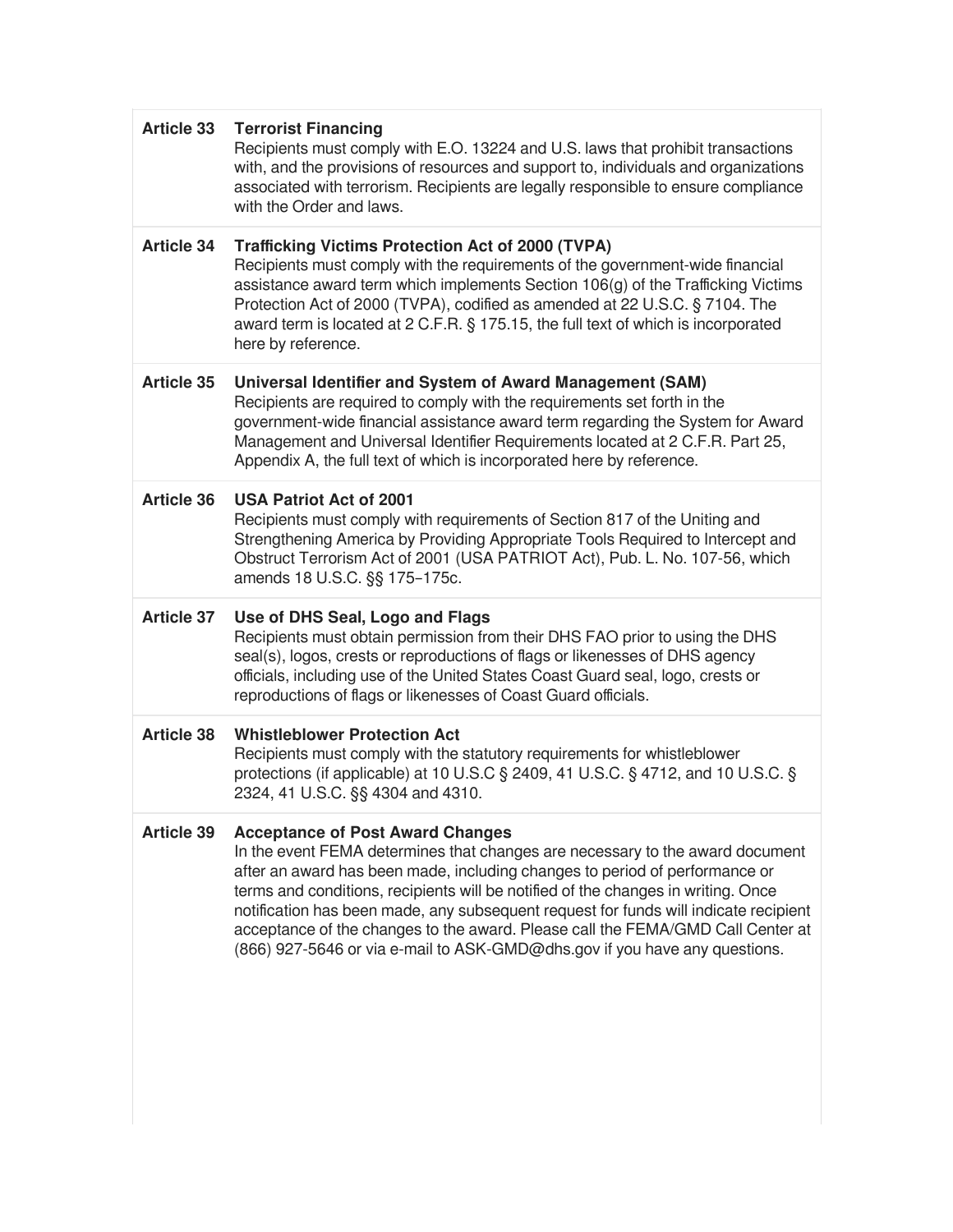| <b>Article 40</b> | <b>Prior Approval for Modification of Approved Budget</b> |  |
|-------------------|-----------------------------------------------------------|--|
|-------------------|-----------------------------------------------------------|--|

Before making any change to the DHS/FEMA approved budget for this award, you must request prior written approval from DHS/FEMA where required by 2 C.F.R. § 200.308. DHS/FEMA is also utilizing its discretion to impose an additional restriction under 2 C.F.R. § 200.308(e) regarding the transfer of funds among direct cost categories, programs, functions, or activities. Therefore, for awards with an approved budget where the Federal share is greater than the simplified acquisition threshold (currently \$250,000), you may not transfer funds among direct cost categories, programs, functions, or activities without prior written approval from DHS/FEMA where the cumulative amount of such transfers exceeds or is expected to exceed ten percent (10%) of the total budget DHS/FEMA last approved. You must report any deviations from your DHS/FEMA approved budget in the first Federal Financial Report (SF-425) you submit following any budget deviation, regardless of whether the budget deviation requires prior written approval.

#### **Article 41 Disposition of Equipment Acquired Under the Federal Award** When original or replacement equipment acquired under this award by the recipient or its subrecipients is no longer needed for the original project or program or for other activities currently or previously supported by DHS/FEMA, you must request instructions from DHS/FEMA to make proper disposition of the equipment pursuant to 2 C.F.R. § 200.313.

#### **Article 42 Environmental Planning and Historic Preservation**

through entity, if applicable, and DHS/FEMA.

DHS/FEMA funded activities that may require an EHP review are subject to FEMA's Environmental Planning and Historic Preservation (EHP) review process. This review does not address all Federal, state, and local requirements. Acceptance of Federal funding requires recipient to comply with all Federal, state and local laws. Failure to obtain all appropriate federal, state and local environmental permits and clearances may jeopardize Federal funding.DHS/FEMA is required to consider the potential impacts to natural and cultural resources of all projects funded by DHS/FEMA grant funds, through its EHP Review process, as mandated by the National Environmental Policy Act; National Historic Preservation Act of 1966, as amended; National Flood Insurance Program regulations; and, any other applicable laws and Executive Orders. To access the FEMA's Environmental and Historic Preservation (EHP) screening form and instructions go to the DHS/FEMA website at: https://www.fema.gov/medialibrary/assets/documents/90195. In order to initiate EHP review of your project(s), you must complete all relevant sections of this form and submit it to the Grant Programs Directorate (GPD) along with all other pertinent project information. Failure to provide requisite information could result in delays in the release of grant funds.If ground disturbing activities occur during construction, applicant will monitor ground disturbance, and if any potential archeological resources are discovered, applicant will immediately cease work in that area and notify the pass-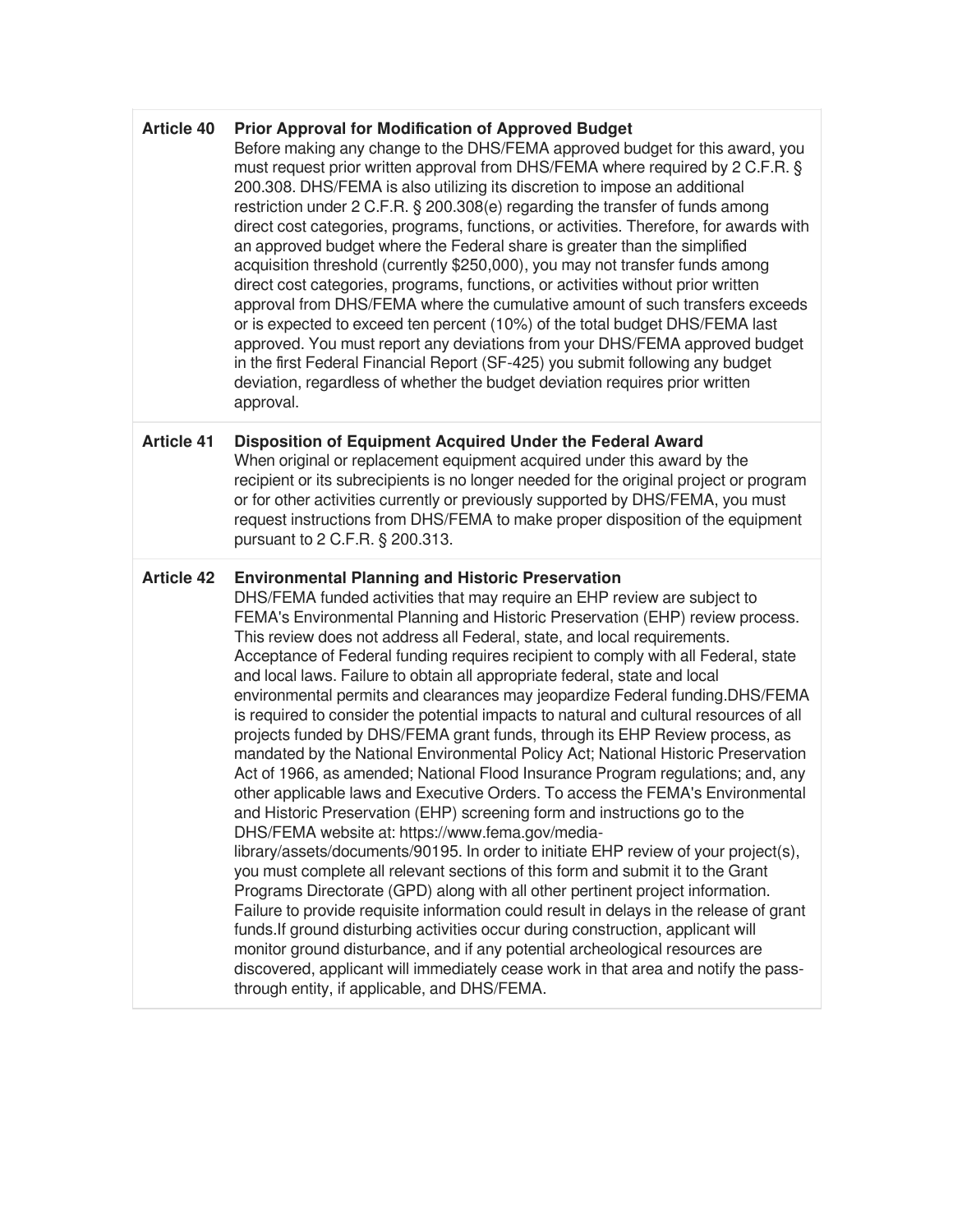# **Obligating document**

| 1.Agreement No. 2. Amendment<br>EMW-2019-FG-<br>02893                                                                                                   |        | No.<br>N/A      |    |                                                                                                                                                        | No. |  | 3. Recipient<br>016000032                                   |                                                                                                                                                        | $ 4.$ Type of<br><b>Action</b><br><b>AWARD</b>                                                                         |  |                                         |  | 5. Control No.<br>WX02929N2020T                              |  |
|---------------------------------------------------------------------------------------------------------------------------------------------------------|--------|-----------------|----|--------------------------------------------------------------------------------------------------------------------------------------------------------|-----|--|-------------------------------------------------------------|--------------------------------------------------------------------------------------------------------------------------------------------------------|------------------------------------------------------------------------------------------------------------------------|--|-----------------------------------------|--|--------------------------------------------------------------|--|
| 6. Recipient Name and<br><b>Address</b><br>PORTLAND, CITY OF<br>389 CONGRESS ST<br>PORTLAND, ME 04101                                                   |        |                 |    | 7. Issuing FEMA Office and<br><b>Address</b><br><b>Grant Programs Directorate</b><br>500 C Street, S.W.<br>Washington DC, 20528-7000<br>1-866-927-5646 |     |  |                                                             | 8. Payment Office and<br><b>Address</b><br><b>FEMA, Financial Services</b><br><b>Branch</b><br>500 C Street, S.W., Room<br>723<br>Washington DC, 20742 |                                                                                                                        |  |                                         |  |                                                              |  |
| 9. Name of Recipient<br><b>Project Officer</b><br>Benjamin Bettez                                                                                       |        |                 |    | 9a. Phone<br>No.                                                                                                                                       |     |  |                                                             |                                                                                                                                                        | 10. Name of FEMA Project<br><b>Coordinator</b><br>2078748400 Assistance to Firefighters<br><b>Grant Program</b>        |  |                                         |  | 10a.<br><b>Phone No.</b><br>1-866-274-<br>0960               |  |
| 11. Effective Date of<br><b>This Action</b><br>08/24/2020                                                                                               |        |                 | GO | 12. Method of<br><b>Payment</b><br>OTHER - FEMA                                                                                                        |     |  | 13. Assistance<br><b>Arrangement</b><br><b>COST SHARING</b> |                                                                                                                                                        | 14. Performance<br><b>Period</b><br>08/31/2020 to<br>08/30/2021<br><b>Budget Period</b><br>08/31/2020 to<br>08/30/2021 |  |                                         |  |                                                              |  |
| 15. Description of Action a. (Indicate funding data for awards or financial<br>changes)                                                                 |        |                 |    |                                                                                                                                                        |     |  |                                                             |                                                                                                                                                        |                                                                                                                        |  |                                         |  |                                                              |  |
| Program<br><b>Name</b><br>Abbreviation No.                                                                                                              |        | <b>Listings</b> |    | Assistance Accounting Prior<br>Data(ACCS Total<br>Code)                                                                                                |     |  | Award                                                       |                                                                                                                                                        | <b>Amount</b><br><b>Awarded</b><br><b>This Action</b><br>+ or (-)                                                      |  | <b>Current</b><br><b>Total</b><br>Award |  | <b>Cumulative</b><br><b>Non-Federal</b><br><b>Commitment</b> |  |
| AFG                                                                                                                                                     | 97.044 |                 |    | 2020-F9-<br>GB01 -<br>P431-xxxx-<br>4101-D                                                                                                             |     |  | \$0.00                                                      |                                                                                                                                                        |                                                                                                                        |  | \$227,272.73 \$227,272.73 \$22,727.27   |  |                                                              |  |
|                                                                                                                                                         |        |                 |    |                                                                                                                                                        |     |  |                                                             |                                                                                                                                                        |                                                                                                                        |  |                                         |  | Totals \$0.00 \$227,272.73 \$227,272.73 \$22,727.27          |  |
| b. To describe changes other than funding data or financial changes, attach<br>schedule and check here:<br>N/A                                          |        |                 |    |                                                                                                                                                        |     |  |                                                             |                                                                                                                                                        |                                                                                                                        |  |                                         |  |                                                              |  |
| 16.FOR NON-DISASTER PROGRAMS: RECIPIENT IS REQUIRED TO SIGN AND<br><b>RETURN THREE (3) COPIES OF THIS DOCUMENT TO FEMA (See Block 7 for</b><br>address) |        |                 |    |                                                                                                                                                        |     |  |                                                             |                                                                                                                                                        |                                                                                                                        |  |                                         |  |                                                              |  |

This field is not applicable for digitally signed grant agreements